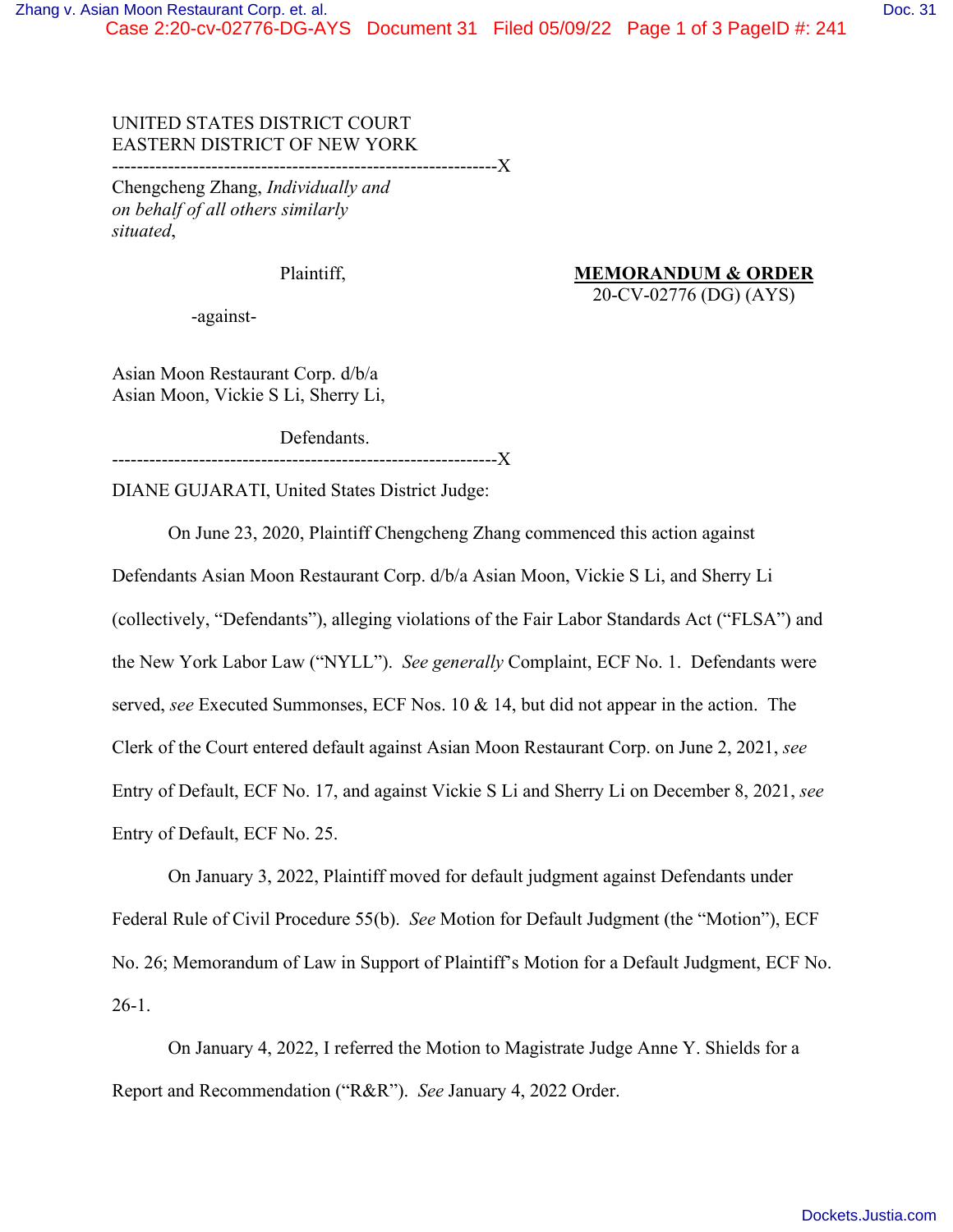On March 15, 2022, Judge Shields issued an R&R recommending that Plaintiff's motion for default judgment be granted and that damages be awarded as follows: (1) unpaid minimum wage and overtime compensation, pursuant to both the FLSA and the NYLL, in the amount of  $$63,030.00;$ <sup>[1](#page-1-0)</sup> (2) spread of hours damages in the amount of \$7,848.00; (3) liquidated damages, pursuant to both the FLSA and the NYLL, in the amount of \$70,878.00; (4) \$10,000.00 in damages for violations of the Wage Theft Prevention Act ("WTPA"); (5) pre-judgment interest through the date of the R&R in the amount of \$17,287.72, with additional interest to be calculated at a rate of \$17.48 per day through the date of judgment;<sup>[2](#page-1-1)</sup> and (6) post-judgment interest, to be calculated by the Clerk of the Court, pursuant to 28 U.S.C. § 1961. *See* R&R at 20, ECF No. 29. The R&R further recommended that Plaintiff be awarded \$12,930.00 in attorney's fees, and costs in the amount of \$733.50, for a total monetary award of \$182,707.22, plus additional interest. *See id*. at 20-21.

Plaintiff filed proof of service of the R&R on March 18, 2022. *See* ECF No. 30. No objection to the R&R has been filed, and the time for doing so has passed. *See* R&R at 21.

A district court "may accept, reject, or modify, in whole or in part, the findings or recommendations made by the magistrate judge." 28 U.S.C. § 636(b)(1); *see also* Fed. R. Civ. P. 72(b). To accept those portions of an R&R to which no timely objection has been made, "a district court need only satisfy itself that there is no clear error on the face of the record." *Jarvis* 

<span id="page-1-0"></span><sup>1</sup> In describing how unpaid overtime wages are to be calculated, the R&R provides that "[u]npaid overtime wages are calculated by multiplying the wage rate by 0.5 to determine the amount owed per hour for every hour over 40 hours worked." *See* R&R at 9. The reference to "0.5" appears to be a typographical error. The R&R correctly calculates the rate of overtime pay by multiplying the wage rate by 1.5. *See id*. at 13-14.

<span id="page-1-1"></span><sup>&</sup>lt;sup>2</sup> The R&R sets forth the calculation for determining the pre-judgment interest on Plaintiff's NYLL damages award as (\$102,675.00 x 9%)/365 days. *See* R&R at 17. The reference to "\$102,675.00" appears to be a typographical error. The R&R correctly calculates the daily interest at \$17.48 based on the following calculation: (\$70,878.00 x 9%)/365 days. *See id.*